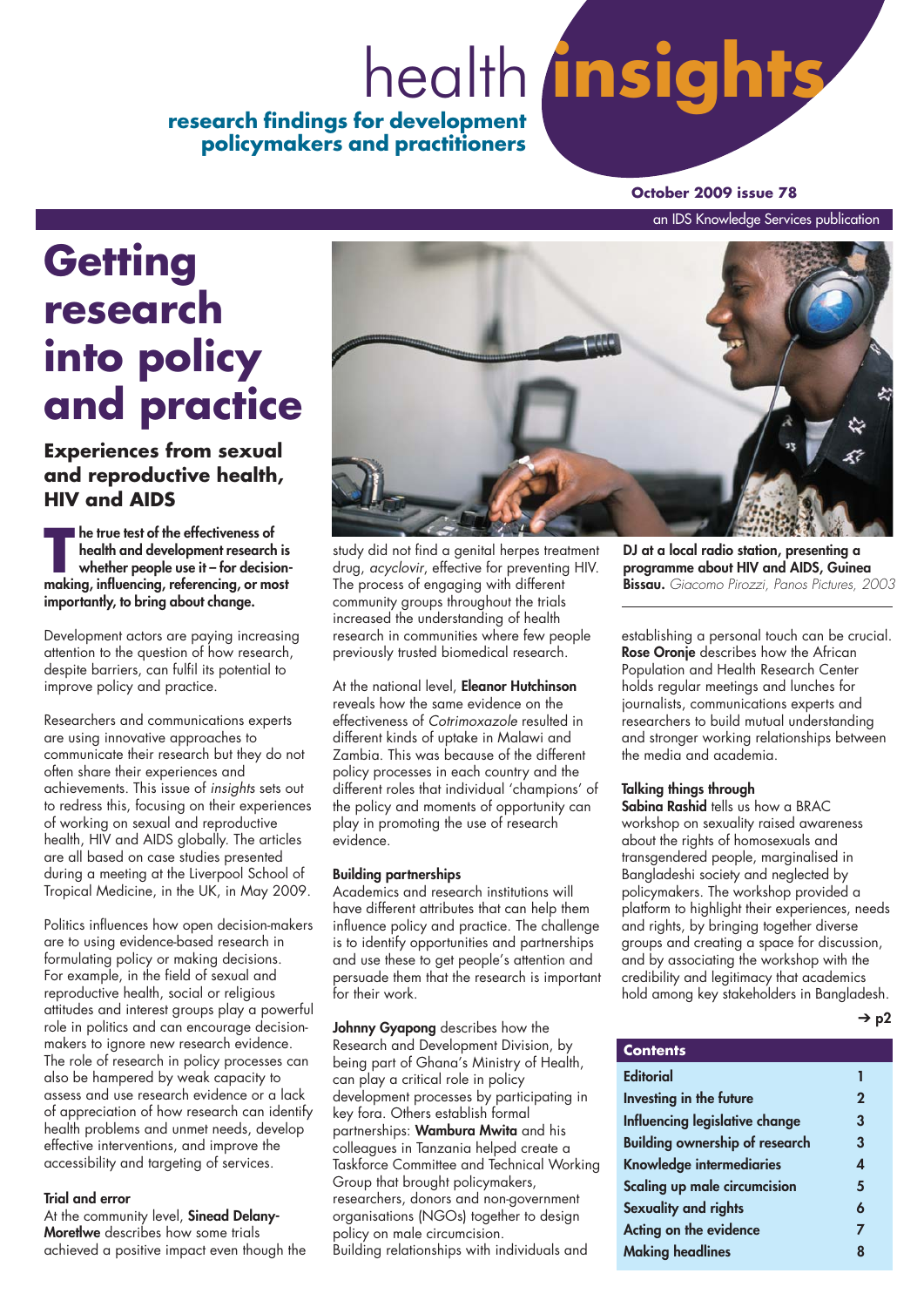Strategic partnerships, writes **Nana Ole Lithur**, between researchers, legal activists and parliamentarians have helped develop and draw on different strengths to improve the law on gender-based violence in Ghana. **Kate Hawkins** discusses the diversity of organisations seeking to influence policy with research and the need to work with networks such as parliamentary committees and civil society coalitions to harmonise messages and communicate them through multiple channels.

The discussions at the Liverpool workshop showed that good influencing strategies are based on critical consideration of the specific policy context, the characteristics and purpose of a research project, and whether the research issue is neglected, contested or mainstreamed. Some researchers or communications staff are using policy analysis methods when developing their research strategies or tools for evaluating the impact of their research. There may be a need to bring policy analysis into the skills set of research and communications teams.

#### **Donor pressure**

The climate for policy processes and for research projects is constantly changing and researchers and communicators need to continually adapt their strategies in response to this, which of course takes energy and resources – human and financial. The current economic crisis has increased scrutiny of research impact as donors are under increasing pressure to justify their spending. Rapid shifts in policy, such as the US administration's stance on sexual and reproductive health, provide opportunities and challenges that researchers and communications experts need to address.

#### **Changing attitudes**

Ensuring that research findings impact on policy and practice can be challenging and time-consuming. It requires careful consultation, negotiation and partnership building. Policy engagement is not just about communicating results. It is about communicating and building partnerships at all stages of the research process, during project design, fieldwork and analysis as well as at the end.

It can also be about contributing to longerterm social processes, such as changing attitudes to sexual rights. This takes time and energy but is a necessary investment: the growing attention on the research-to-policyand-practice interface will continue to gather momentum. There is a need to continue to build the capacity of everyone involved – individuals and communities, policymakers, researchers, and intermediaries – to engage

with research-to-policy processes and to increase the funding available to take this work forward and further share experiences of what works, what does not and why.

#### **Jo Crichton** and **Sally Theobald**

Sally Theobald Liverpool School of Tropical Medicine, Pembroke Place, Liverpool, L3 5QA, UK T +44 151 7053197 sjt@liverpool.ac.uk www.liv.ac.uk/lstm

#### **See also**

Lessons Learned from Health Researchers and Communications Specialists at an International Meeting on Strengthening the Research to Policy and Practice Interface, Policy Briefing, by Olivia Tulloch, Jo Crichton, Sally Theobald and Kate Hawkins, 2009 (PDF) http://tiny.cc/12t6A

Cross RPC Meeting on Strengthening the Research to Policy and Practice Interface: Exploring Strategies Used by Research Organisations Working on Sexual and Reproductive Health, and HIV and AIDS, Liverpool School of Tropical Medicine, UK, 18th to 19th May 2009 http://tinyurl.com/yzh5sq5

## **Investing in the future**

### **Communicating HIV trial results in South Africa**

**Randomised controlled trials are**<br> **evaluating the effectiveness of new**<br> **interventions** Communicating the results **considered the gold standard for interventions. Communicating the results of these trials presents challenges for researchers who need to work with stakeholders to prepare for potentially positive outcomes, while at the same time living with the knowledge that trials may show no effect.**

Donors are placing increasing emphasis on the need to communicate research results to policymakers. In an ideal world, researchers conduct research to provide evidence to guide policy change. Once the research is completed, there is an expectation that policymakers will either accept the evidence or that informed advocates will use the evidence to lobby for policy change. There may be challenges to this model.

In many low-and middle-income countries for example, there may be mistrust of science, shortage of skills in government to interpret research results, and a weak media which hampers debates. In these situations, researchers are often required to mediate

these tensions and go beyond their traditional role.

In South Africa, several important lessons have been learnt about communicating the results of four HIV prevention trials which evaluated the potential role of acyclovir treatment in preventing HIV transmission. Acyclovir is a widely available antiviral drug that is used to suppress genital herpes and is mainly taken in tablet form.

These trials showed that treatment with acyclovir did not prevent HIV acquisition or transmission—results which were disappointing and which meant that no change to policy would be required. Yet the investments in building partnerships and communicating these research results did lead to some positive outcomes.

- Researchers demonstrated the importance of research for informing policy.
- Communities developed a greater understanding of the research process and gained the confidence to handle multiple outcomes.
- Stakeholders from government and communities and researchers came together to discuss the implications of these results.
- Important bodies, such as the National AIDS Council, were supported to anticipate these results and consider the implications.

These processes built trust between

policymakers, researchers and communities, creating an enabling environment for future partnerships.

#### **Sinead Delany-Moretlwe**

Reproductive Health and HIV Research Unit, Johannesburg National Office, University of the Witwatersrand, PO 18512, Hillbrow 2038, South Africa T +27 11 3585300 sdelany@rhru.co.za www.rhru.co.za

The Reproductive Health and HIV Research Unit is a partner in the Programme for Research and Capacity Building in Sexual and Reproductive Health and HIV in Developing Countries.

#### **See also**

Effect of Aciclovir on HIV-1 Acquisition in Herpes Simplex Virus 2 Seropositive Women and Men Who Have Sex With Men: A Randomised, Double-blind, Placebo-controlled Trial, The Lancet, 371: 2109-2119, by Connie Celum, et al, June 2008 http://tinyurl.com/yj6bqct

Impact of Aciclovir on Genital and Plasma HIV-1 RNA in HSV-2/HIV-1 Co-infected Women: A Randomized Placebocontrolled Trial in South Africa, AIDS, 23(4): 461-469, by Sinead Delany, et al, February 2009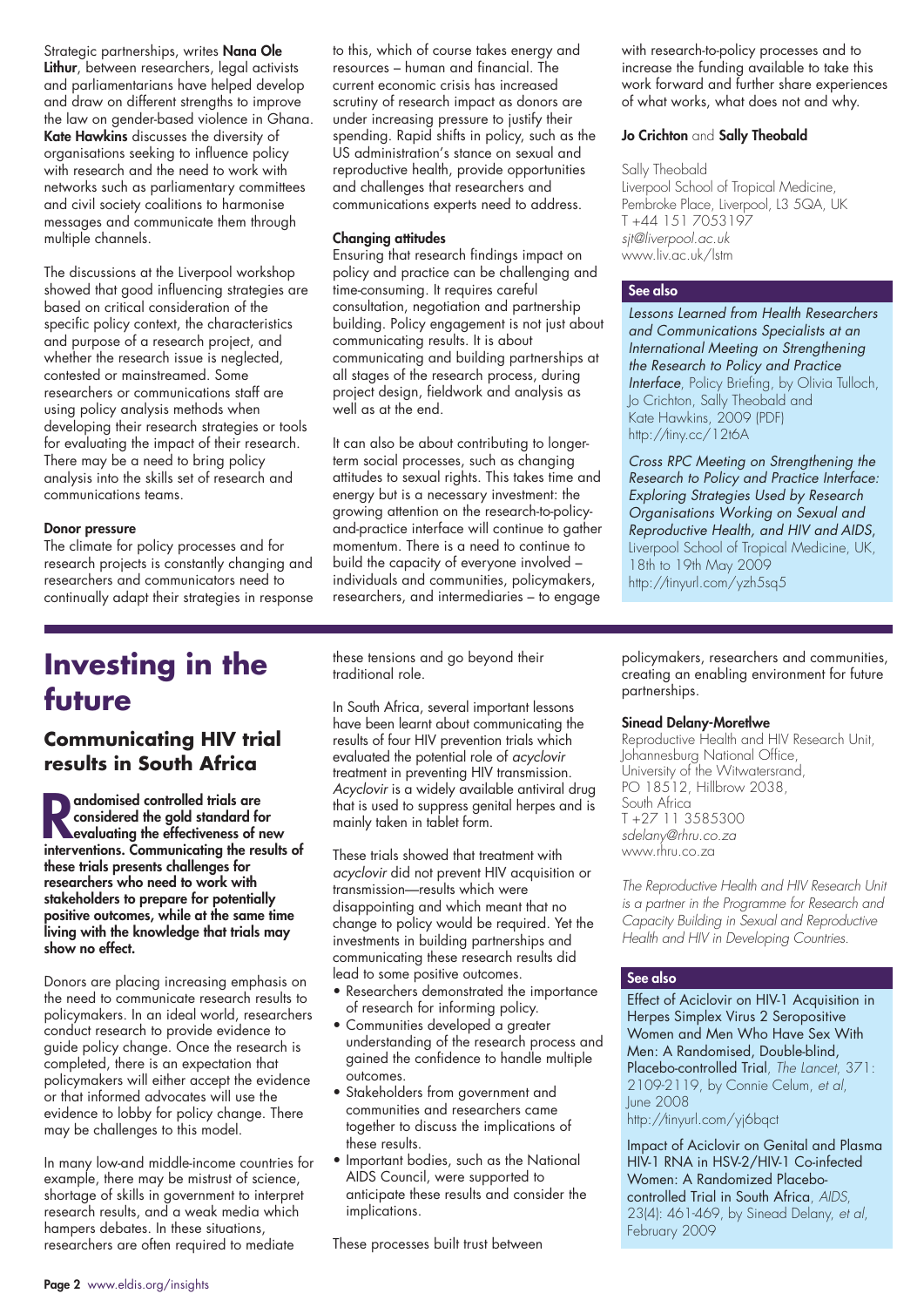## **Influencing legislative change for sexual violence survivors in Ghana**

**As a human rights lawyer, I was commissioned by a research organisation, the INDEPTH Network, to work with a team to assess the laws and policies governing sexual and reproductive health (SRH) in Ghana.**

SRH rights and policy were not very visible in policy and received little attention or prioritisation by politicians or government officials. Our assessment showed that sexual abuse and domestic violence survivors could not afford the fee they were required to pay for medical reports and examinations. This meant that:

- A large proportion of cases could not be completed and prosecuted.
- Some health facilities refused to treat survivors who had not been referred to them by the police.
- Survivors were unable to access the few post-traumatic stress services available at the police Domestic Violence and Victim Support Unit.

Furthermore, post-exposure prophylaxis was not offered to those survivors who did present themselves at health care facilities, thereby exposing them to the risk of HIV infection.

We shared our findings widely with parliamentarians, regional directors of health, social services, the Commission on Human Rights and Administrative Justice and traditional, religious and women leaders, in the capital Accra and in two regions. We also worked with the media using statistics and compelling human stories to generate wider interest.

At the same time as our dissemination activities, a Bill on Domestic Violence was being considered in Parliament. This provided an excellent opportunity to influence parliamentarians. As parliamentarians are busy people, we researched their interests and chose short focused presentations from credible and well-known researchers and legal advocates, and ensured we were available for follow-up. The choice of message bearer was critical. We made clear recommendations that could easily be followed by the Parliamentarians.

Parliamentarians acted on the research findings and amended the Domestic Violence Bill to include a provision that mandates health care providers to provide free medical treatment to sexual abuse and domestic violence survivors, pending a complaint to the police and the issuance of a report. Sexual violence survivors can receive free medical treatment whether or not they have reported a sexual violence case to the police.

Policy change does not always lead to practical change: participants in regional workshops stated that fees are still demanded by health providers who are not aware of law changes. There is a need to work with the Ghana Health Service to ensure the law on free medical treatment is enforced.

#### **Nana Oye Lithur**

Human rights lawyer, Ghana nanaoyel@yahoo.co.uk www.indepth-network.org

The INDEPTH Network is a partner in the Realising Rights RPC.

#### **See also**

Working With Parliamentarians on Sexual and Reproductive Health in Ghana, Realising Rights Case Study 2, July 2009 (PDF) http://tinyurl.com/l34w8r

## **Building ownership of research in Ghana**

**The Research and Development<br>
Division (RDD) is the research<br>
arm of the Ghana Health<br>
Service. Previously named the Health he Research and Development Division (RDD) is the research arm of the Ghana Health Research Unit, the RDD was established over 20 years ago with the aim of building research capacity within the Ghana Health Service to conduct policy-relevant research.**

By being situated within the Ghana Health Service, RDD has good access, through meetings with senior management and progress reports, to different programme managers and directors. They have used this to encourage collaboration with senior managers within the Ghana Health Service throughout the cycle of research: from setting agendas to discussing policy relevance.

RDD have applied this approach to research conducted within the Addressing the Balance of Burden in AIDS (ABBA) Research Programme

Consortium on HIV and orphans and vulnerable children (OVCs) with the following aims:

- to tackle the lack of knowledge and awareness of policy guidelines for OVCs
- to better identify OVCs in communities and consider changes to how interventions are implemented
- to build awareness of organisations and services provided for OVCs.

The research focus was agreed following national and regional meetings that brought together key stakeholders including policymakers, people living with HIV and AIDS, and orphanage managers. These meetings took careful planning and skilled facilitation to manage and reach consensus between people with different views on research priorities.

RDD provided regular updates of preliminary research findings to those working with OVCs and had ongoing interaction with users of research findings to ensure that suitable formats for dissemination were being used. The success of RDD's approach points to the value of collaboration and dialogue with multiple stakeholders as a means of taking ownership of a research process and making it more likely that research findings are relevant and used by different groups. The work on OVCs has led to a greater awareness of the existence of policy guidelines for OVCs in Ghana, and has informed RDD's decision to use documentaries as an effective way to disseminate findings.

#### **Johnny Gyapong**

Research and Development Division, Ghana Health Service, Private Mail Bag, Ministries, Accra, Ghana John.Gyapong@hru-ghs.org www.ghanahealthservice.org

The Research and Development Division is a partner in the Addressing the Balance of Burden in AIDS (ABBA) RPC.

Policy change does not always lead to practical change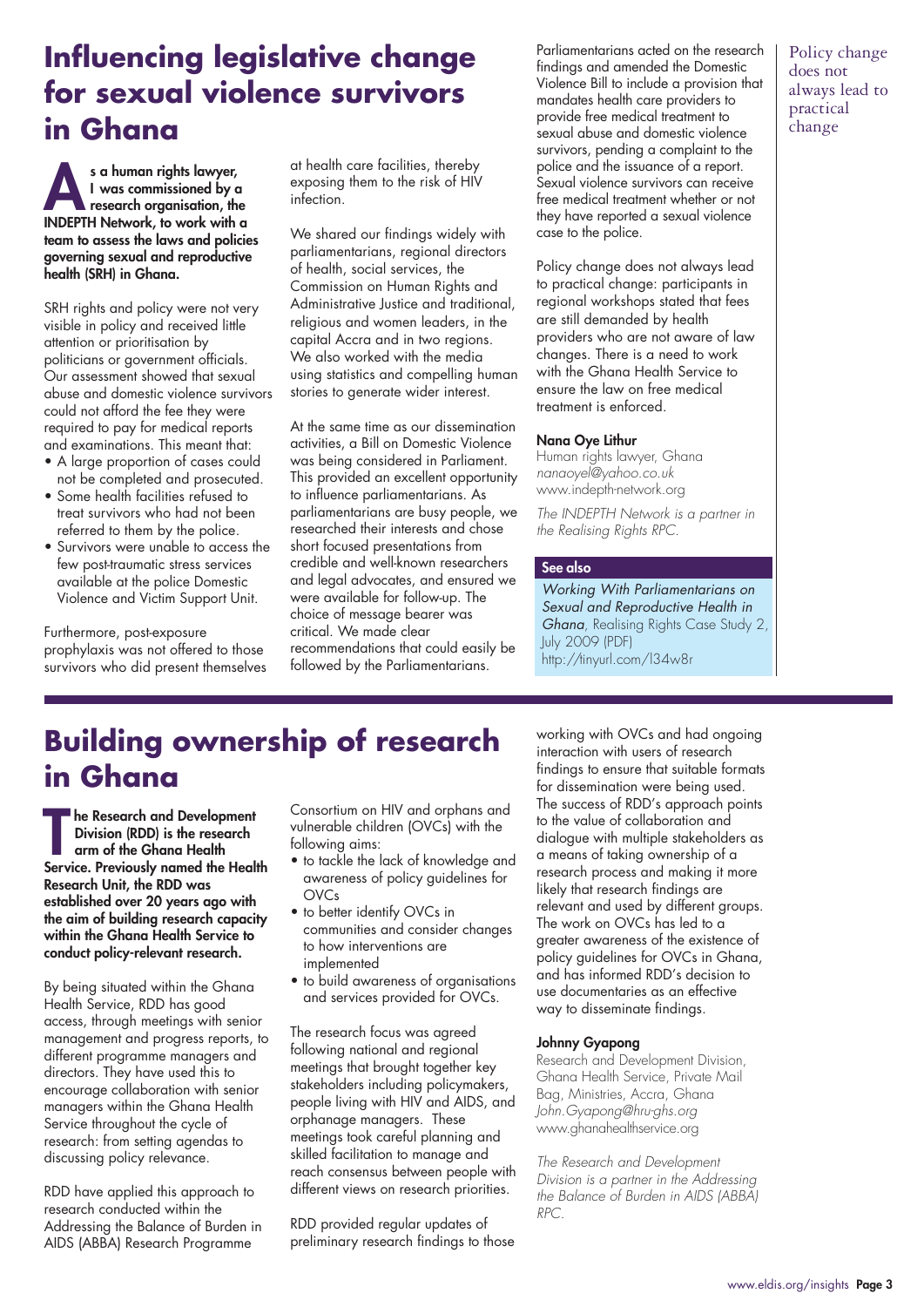# **Knowledge intermediaries**

## **Communicating sexual and reproductive health research**

**P olicymakers in the UK struggle to take up and use information on health in developing countries. Researchers and the private and non-government sectors are engaged in ever more sophisticated marketing and advocacy campaigns which can leave policymakers overwhelmed.**

The Realising Rights research consortium, funded by the UK Department for International Development (DFID), is working to try and ensure that its research is used in policy and practice. Many of the topics that the programme focuses on are neglected, contested or ignored.

#### **The strategy**

Using intermediaries to communicate research is a strategy that has received increased attention in recent years. The media is a traditional means of broadcasting research findings, acting as amplifiers or multipliers of messages. In addition to using the media, Realising Rights targets parliamentary and civil society networks and knowledge intermediaries in the UK to encourage research uptake. The main intermediaries have been:

- the UK Network on Sexual and Reproductive Health
- the All Party Parliamentary Group on Population, Development and Reproductive Health
- the Institute of Development Studies (IDS) Knowledge Services
- DFID's Research for Development portal.

The approach is based on the

understanding that policy processes are often 'messy' rather than linear and well ordered. The use of intermediaries tries to ensure Realising Rights' messages reach decision-makers through multiple routes or pathways.

The complexity of the bargains, compromises, advances, reversals, second thoughts and changes that constitute the policy process, coupled with its inherently political nature, make the monitoring of opportunities to influence a full-time job. Realising Rights sought to work with intermediaries who map and navigate the policy realm as part of their remit. Because research and policy cycles are rarely synchronised, Realising Rights placed its research on online web platforms that would outlive the project and help to secure a legacy – potentially prompting the uptake of evidence in the future.

#### **What has been learnt?**

This approach has allowed Realising Rights to:

- influence agendas such as raising the profile of neglected issues like congenital syphilis amongst parliamentarians
- frame messages and research in ways that better suit target audiences – health advocates have advised Realising Rights of opportunities to showcase its research
- communicate its research through online and email products with a wider reach and coverage than is possible through Realising Rights' own website – using IDS Knowledge Services has provided

access to its extensive contacts lists and networks.

This approach also has its challenges. Translating research into products and activities that are easily accessed by policymakers is time intensive and working with networks is based upon long-term relationship building. When you are working as part of a coalition it can be difficult to assess the impact the research is having and whether any impact can be attributed to the programme, and hence its donor. Finally, using research in this way creates questions about intellectual property and who owns ideas.

#### **Kate Hawkins**

Institute of Development Studies, University of Sussex, Brighton BN1 9RE, UK T +44 1273 915678 K.Hawkins@ids.ac.uk www.ids.ac.uk

The Institute of Development Studies is a partner in the Realising Rights RPC.

#### **See also**

Knowledge to Policy: Making the Most of Development Research, Sage/IDRC, by Fred Carden, 2009 www.idrc.ca/en/ev-135779-201-1- DO\_TOPIC.html

From Muddling Through to Muddling Up – Evidence Based Policy Making and the Modernisation of British Government, Public Policy and Administration, 17(3): 43-60, by Wayne Parsons, 2002 http://ppa.sagepub.com/cgi/ content/abstract/17/3/43

Using Intermediaries to Communicate with DFID, PowerPoint Presentation, Liverpool, by Kate Hawkins, May 2009 http://tiny.cc/hbEWX

**Teenage girls reading 'Style & Substance', a magazine for young Kenyan women, Kisumu.** Sven Torfinn, Panos Pictures, 2004

# **Useful weblinks**

Healthlink Worldwide, UK **www.healthlink.org.uk**

Influencing Policy, Eldis Resource Guide **www.eldis.org/go/topics/resourceguides/influencing-policy**

Knowledge Services, Institute of Development Studies, UK **www.ids.ac.uk/go/knowledgeservices/our-services**

Relay programme, Panos London, UK

**www.panos.org.uk/relay**

Research and Policy in Development, Overseas Development Institute, UK **www.odi.org.uk/programmes/rapid**

Research for Development: Communications Corner, Department for International Development, UK **www.research4development. info/communicationsCorner.asp**

Research Matters, International Development Research Centre, Canada **www.idrc.ca/research-matters**



**Policy** processes are often 'messy' rather than linear and well ordered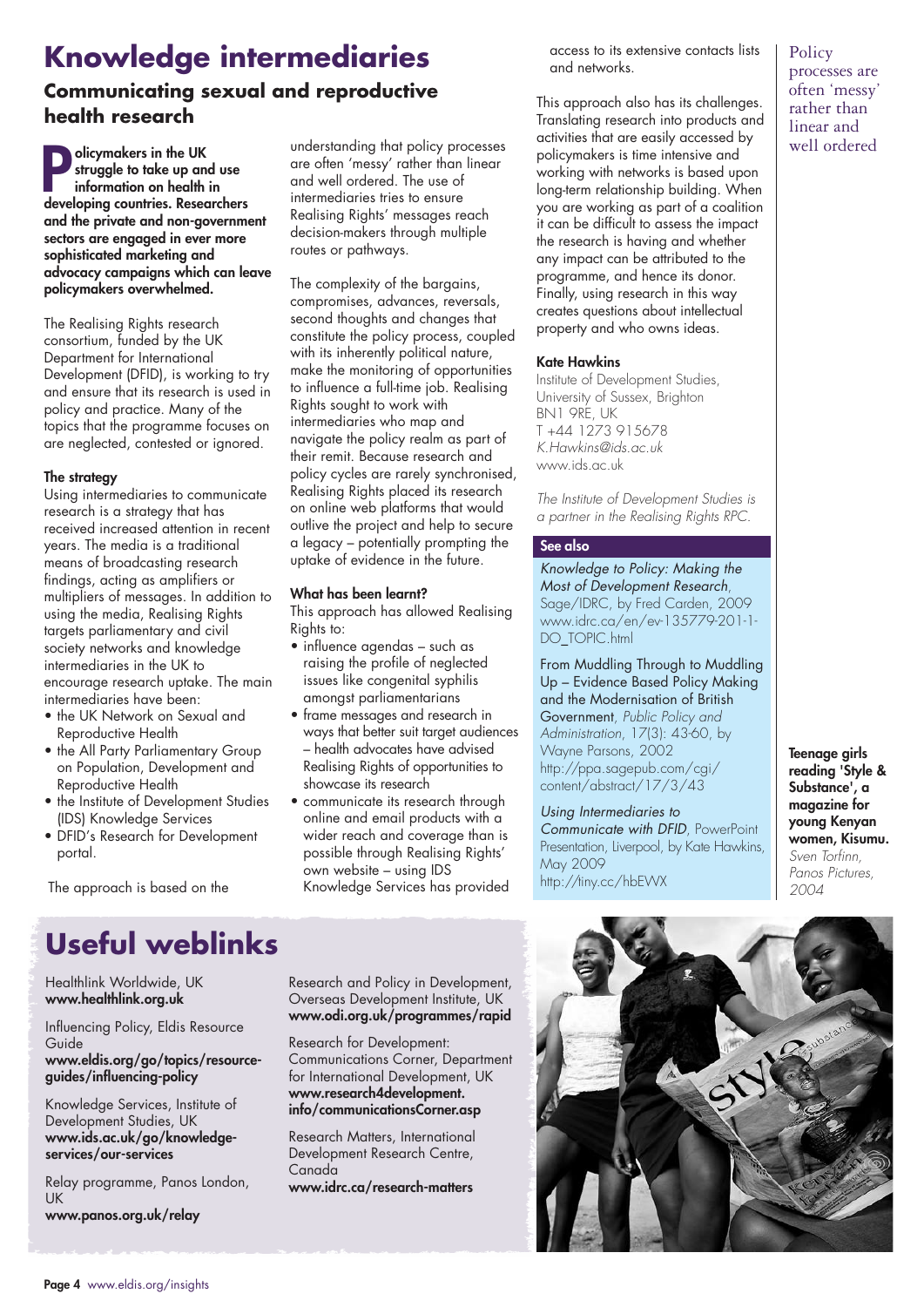# **Scaling up male circumcision for HIV prevention in Tanzania**

**HV** and AIDS remain the most<br>
important public health<br>
problems in Tanzania.<br>
Promoting effective interventions that **important public health problems in Tanzania. prevent new infection and control the epidemic is a priority. Male circumcision is effective in preventing HIV in men. However, there have been some challenges in scaling up circumcision services in Tanzania.**

To provide national leadership, coordination, resource mobilisation and advocacy, the Tanzanian Ministry of Health, with support from World Health Organization (WHO), formed two bodies (the Taskforce Committee and Technical Working Group) to oversee the scaling up of circumcision services in the country. These bodies were formed through a series of consultative and inclusive processes involving multiple partners. Members of the oversight bodies were selected on the basis of experience in policy formulation, implementation and advocacy issues, and technical competence in circumcision issues.

The two oversight bodies took the following steps and decisions:

- establishing national leadership to scale up circumcision services
- designating a focal person at the Ministry of Health to coordinate day-to-day work
- drafting circumcision guidelines for health practitioners and using these to train service providers
- preparing sites for the roll out of circumcision services in Kagera, Iringa and Mbeya Regions
- applying to the Global Fund for

HIV, Tuberculosis and Malaria for funding to roll out male circumcision services nationwide.

Tanzania's National Institute for Medical Research (NIMR) reviews, synthesises, and presents evidence to ensure that decisions are based on strong evidence. NIMR conducted two sub-studies to assess the acceptability and feasibility of carrying out safe circumcision services in health facilities and to explore the role of traditional circumcision service providers in the national strategy. Findings from these studies show:

- There is a high level of acceptability in both traditional and nontraditional circumcising populations.
- Traditional circumcisers play a key decision-making role in traditional circumcising populations and should have a role to play in the national strategy.
- Health systems need strengthening for the effective delivery of circumcision services.

The presentation of NIMR's findings before the two oversight bodies has led to the development of an enabling policy, plan of action and implementation strategy. However several challenges remain, such as the integration of traditional and clinical-based male circumcision, and inherent limitations within the public health system.

The introduction and scaling up of circumcision services requires actions from several key stakeholder groups. The technical working group ensured



**A man in Tanzania listens to an HIV and AIDS radio programme as part of the Strategic Radio Communication for Development project.** Bob Msangi, Photoshare, 2008

the active participation of policymakers, donors, advocacy groups, researchers and implementing partners. It was this partnership that was crucial in setting into motion the drive to roll out circumcision services in Tanzania.

#### **Wambura Mwita**

National Institute for Medical Research, PO Box 1462, Mwanza, Tanzania T +255 28 2500399 wmwita@yahoo.com www.nimr.or.tz

The National Institute for Medical Research is a partner in the Programme for Research and Capacity Building in Sexual and Reproductive Health and HIV in Developing Countries.

#### **See also**

Randomized, Controlled Intervention Trial of Male Circumcision for Reduction of HIV Infection Risk: The ANRS 1265 Trial, PLoS Medicine, 2(11):e298, by Bertran Auvert, et al, 2005 http://tinyurl.com/qhsbug

Male Circumcision for HIV Prevention in Men in Rakai, Uganda: A Randomised Trial, The Lancet, 369: 657-666, by Ronald H. Gray, et al, 2007 http://tinyurl.com/ykydw9s

Male Circumcision for HIV Prevention in Young Men in Kisumu, Kenya: A Randomised Controlled Trial, The Lancet, 369: 643-656, by Robert C. Bailey, et al, 2007 http://tinyurl.com/2z9trf

## **Research Programme Consortia**

This edition of insights includes contributions from four UK Department for International Development-funded Research Programme Consortia.

**Addressing the Balance of Burden in AIDS** www.abbarpc.org



**Evidence for Action** www.evidence4action.org

**Programme for Research and Capacity Building in Sexual and Reproductive Health and HIV in Developing Countries** www.lshtm.ac.uk/dfid/aids

**Realising Rights** www.realising-rights.org



*realising* **Zrights** 

The introduction and scaling up of circumcision services requires actions from several key stakeholder groups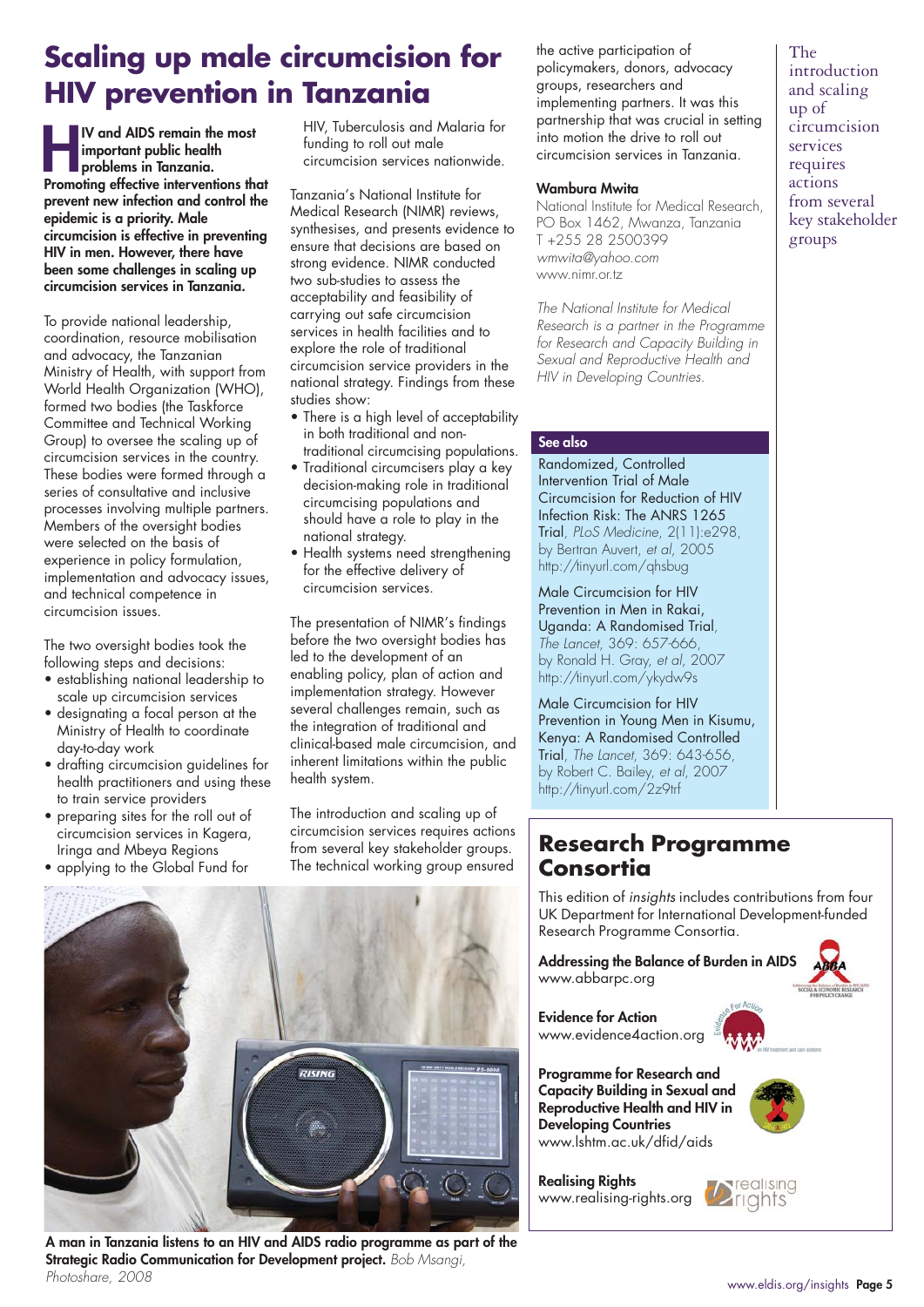# **Bringing sexuality and rights into the open in Bangladesh**



**Members of the VAMP sex worker collective in India talk to the press after a demonstration against proposed law reform to criminalise the purchase of sexual services.** Copyright: Veshya Anyay Mukti Parishad, 2009

**I** environment of conservatism and culture of collective denial of the existence of same-sex sexualities, **n Bangladesh there is an environment of conservatism and a culture of collective denial of the which stifles public debate. The lack of protection of sexual rights of homosexuals and transgendered people results in harassment, silence, shame and fear. This pushes the issues underground.**

Since 2007, the Centre for Gender Sexuality and HIV/AIDS at BRAC University in Dhaka, has been working to create a climate of open discussion on sexuality and rights and to put in place mechanisms for monitoring influence on policy and practice.

The Centre organised a series of activities to create visibility. It hosted a local workshop in January 2007 with affected communities, interested people and organisations to gauge levels of interest in challenging the existing situation. In July 2007 the Centre hosted an international conference on Gender, Sexuality and Rights, where over 150 health professionals, academics, activists, queer groups, students, journalists and NGO professionals discussed future research, training and advocacy ideas. With hindsight, it could be argued that the Centre quickly initiated activities aimed at building a platform for sexuality and rights, without considering the possibility of a backlash from conservative groups. Fortunately there was widespread positive media coverage of the conference in Bangladesh and encouraging responses from many different segments of society.

The Centre continued to work with and provide space for minority groups to meet and discuss advocacy strategies and to develop their own influencing agendas. The follow up meetings and workshops in 2008 and 2009, as well as the unpublicised Sexual Diversity and Coalition Building workshop organised by gay rights activists in 2009, resulted in a strong relationship of trust and confidence between sexual minority groups as well as the development of a database of key individuals and organisations.

Three key groups were targeted by the Centre for initial training: academics from outside Dhaka, journalists and sexual minority groups. Academics outside Dhaka were encouraged to offer courses on gender, sexuality and rights. Through an award system and training sessions, journalists are now writing more about sexuality, marginalised communities and transgender rights.

The Centre has received many requests from activists, journalists, researchers and minority groups for materials and resources. A striking indicator of success in breaking some of the silence was the presence of two members of a 'women who love women' organisation at a Gender and Sexuality workshop hosted by the Centre.

Research on sexuality and rights by the Centre in 2008 sought to understand local constructions of sexuality and rights and to inform workshops and advocacy efforts. Evaluation questionnaires monitored change and progress at individual, work and community levels.

The activities have brought together people from diverse backgrounds, including those who have been invisible or silenced, and encouraged them to meet, speak freely, and critically reflect on sexuality and rights issues in Bangladesh.

While this is an ongoing process in a challenging environment, an initial platform now exists upon which marginalised groups can build and grow. This emergence may produce specific policy changes in Bangladesh in the future.

#### **Sabina Faiz Rashid**

Centre for Gender Sexuality and HIV/AIDS, James P. Grant School of Public Health, BRAC University, 66 Mohakhali, Dhaka 1212, Bangladesh T +88 2 8824051-4 sabina@bracuniversity.ac.bd www.bracuniversity.net/I&S/ sph/centres\_initiatives/cgsha.htm

BRAC is a partner in the Realising Rights RPC.

#### **See also**

Pushing Boundaries, Star Weekend Magazine, Special Feature, Vol 6, Issue 31, August 10, by Srabonti Narmeen Ali and Elita Karim, 2007 www.thedailystar.net/magazine/ 2007/08/02/sfeature.htm

## **What is insights?**

**insights provides a thematic overview of recent policy-relevant research findings on international development.** 

**Funded by the UK Department for International Development, insights is intended for policymakers and practitioners worldwide, in particular those with limited internet access.**

**insights is published 6 times a year and is online at www.eldis.org/insights. Readers may copy or quote from any article providing the source (insights) and the author are acknowledged and informed.** 

## **Subscribe to insights**

**Email insights@ids.ac.uk with your name and postal address or write to:**

#### **insights**

**Institute of Development Studies University of Sussex, Brighton BN1 9RE, UK**

**T +44 1273 915777 F +44 1273 877335 www.eldis.org/insights**

**Policy** champions, can link research findings to policy networks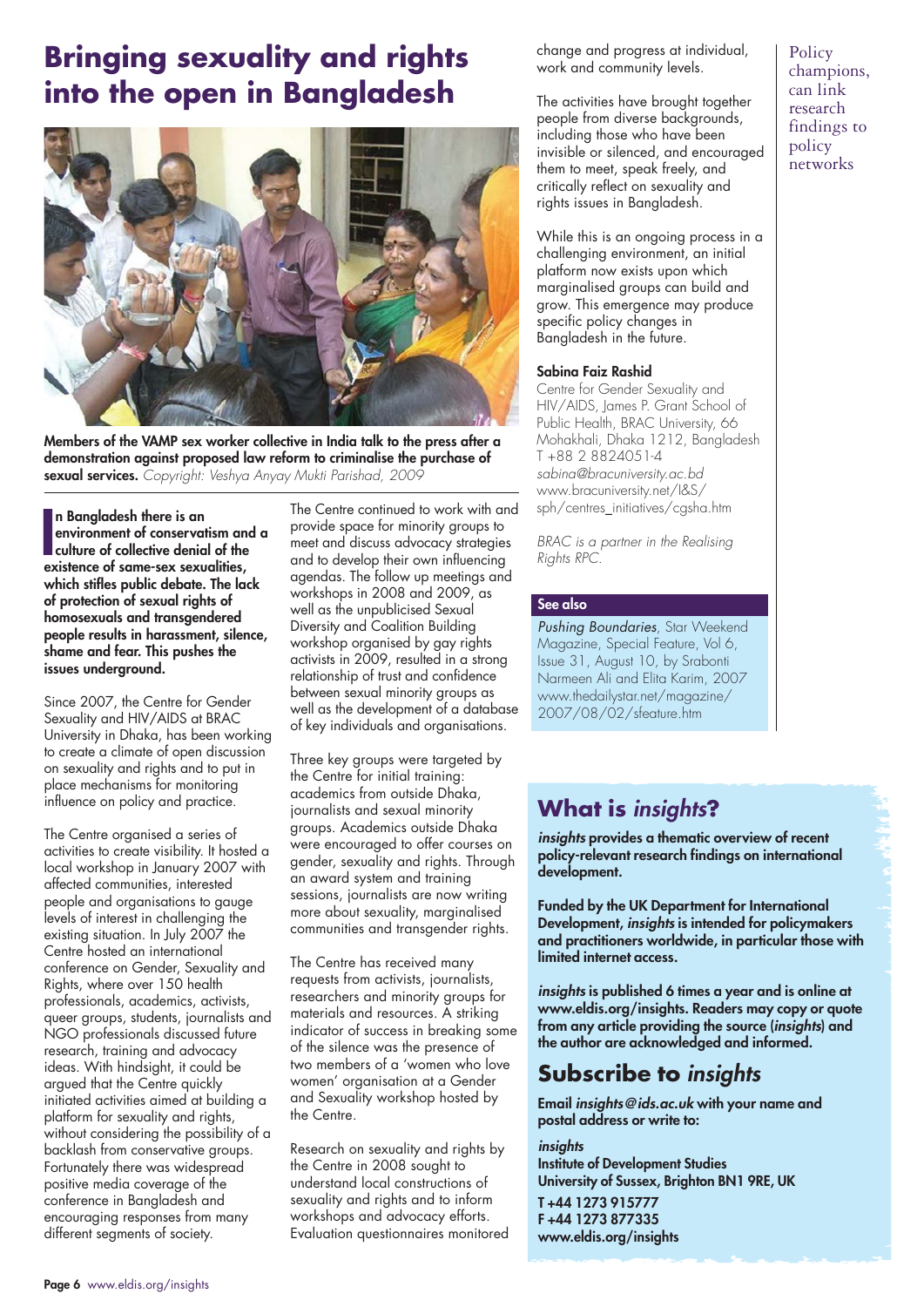# **Acting on the evidence**

**The uptake of research findings<br>
into policy is often subject to<br>
contextual and political factors.<br>
Research from the Evidence for Action he uptake of research findings into policy is often subject to contextual and political factors. research programme illustrates the need to use policy analysis frameworks to understand how research can play a role in policy processes.**

Two research trials, showing the benefits of Cotrimoxazole prophylaxis in HIV-infected adults in Côte d'Ivoire in 2000, were rapidly translated into provisional WHO and UNAIDS recommendations. In 2004, evidence from a large longer-term randomised paediatric trial in Zambia endorsed these results despite high levels of bacterial resistance to Cotrimoxazole in the area. Paediatric guidance was updated by WHO, UNAIDS and UNICEF, and detailed definitive guidelines were published in 2006 by WHO.

Although these international recommendations were widely available, at national levels, countries with high burdens of HIV and AIDS show different histories of the uptake and use of Cotrimoxazole prophylaxis. Uganda and Malawi, for instance, incorporated Cotrimoxazole into policy in 2005, while Zambia did not until 2007, despite several trials having been undertaken there.

Evidence for Action compared the uptake of research findings in these three African countries, with in-depth work done so far in Malawi and Zambia. They found that a number of contextual and political factors could help explain the research-to-policy process in each country. Using a model developed by the Overseas Development Institute's Research and Policy in Development (RAPID) programme, the researchers investigated the nature of the evidence, the context in which policy change was happening, and the key links between influential actors.

Evidence needs to be interpreted against the local context in which the research was carried out. Yet to ensure uptake into policy and practice, findings need to be conceptualised in terms of bringing about policy change. In Zambia, for instance, the findings were initially conceptualised as a clinical matter. Yet, service provision for HIV care is increasingly done by clinical officers

(not physicians) who have less freedom to choose their own clinical practice. As such, these health workers found it difficult to use the findings, without endorsement from national guidelines.

Researchers working in health programming (in government or in NGOs) appear to have had a particularly powerful impact on policymaking by sitting in both research and traditional policymaking circles. This is an illustration of how building links between the research community and policymaking bodies has the potential to encourage uptake of findings. Established institutions or practices that bring research findings to policymakers is one such approach, as is having key individuals or 'policy champions' working to promote change in the right circles. Researchers who also sit on NGO or government bodies may fit this role particularly well.

The attention paid to antiretrovirals earlier in the decade may have overshadowed Cotrimoxazole. However, in Zambia's case, later revisions of national guidelines for antiretroviral therapy provided a window of opportunity to get Cotrimoxazole into official policy in 2007.

This study shows:

• the dangers of assuming that policy will follow directly from research findings

- multiple conducive elements are needed for an effective research-topolicy model
- the links between evidence and policy need to be crystal clear
- key actors and mechanisms, including established institutions and policy champions, can link research findings to policy networks with positive results.

**Eleanor Hutchinson,** on behalf of the EfA Cotrimoxazole project group Health Policy Unit, London School of Hygiene and Tropical Medicine, Keppel Street, London WC1E 7HT, UK T +44 207 927 2534 eleanor.hutchinson@lshtm.ac.uk www.lshtm.ac.uk/hpu

The London School of Hygiene and Tropical Medicine is a partner in the Evidence for Action RPC.

#### **See also**

Bridging Research and Policy: Context, Evidence and Links, ODI Working Paper, 173, by Emma Crewe and John Young, September 2002 (PDF) www.odi.org.uk/resources/download/

151.pdf

Scaling-Up Cotrimoxazole Prophylaxis in HIV-Exposed and HIV-Infected Children in High HIV-Prevalence Countries, The Lancet Infectious Diseases, 7(10): 686-693, by Rony Zachariah, et al, 2007 http://tinyurl.com/mo8qa5

**Peer educators discussing family planning and AIDS prevention, Uganda.** Giacomo Pirozzi, Panos Pictures



Building links between the research community and policymaking bodies has the potential to encourage uptake of findings